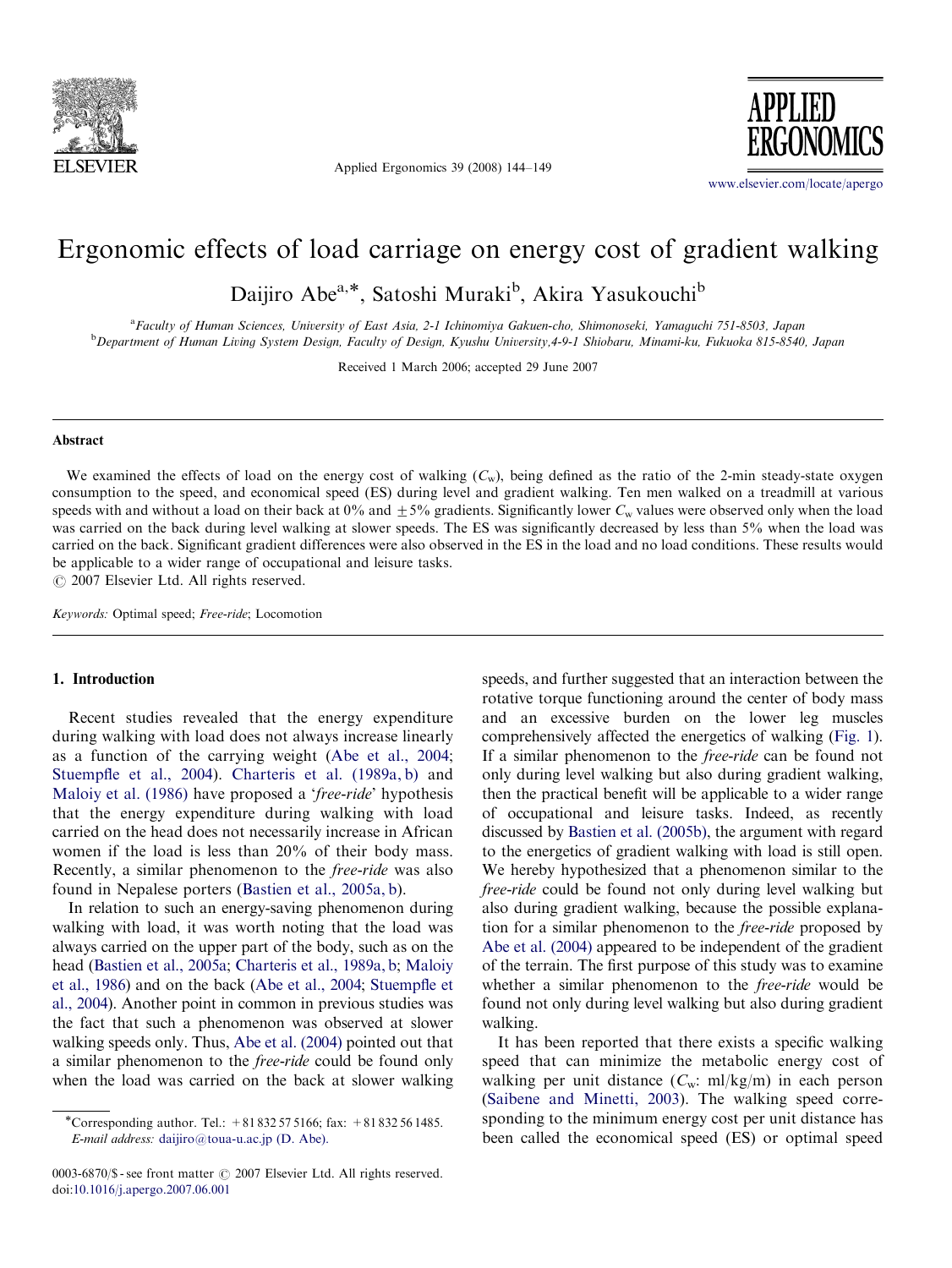<span id="page-1-0"></span>

Fig. 1. A schematic description of an interaction between the rotative torque functioning around the center of the body mass (BM) and the excessive burden on the leg muscles during level walking with load on the back. (A) center of BM; (B) center of mass of load; (C) radius of rotation; (D) rotation arc; (E) excessive burden on the leg muscles; (F) rotative torque functioning around the center of BM.

([Falola et al., 2000\)](#page--1-0). With reference to the ergonomic implications, considerations of ES seems to be significant for an establishment of workers' safety and for a reduction of workers' physical stress, however, as far as we know, no information has been available with respect to the alteration of the ES between level and gradient walking with load. It was interesting to note that the ES was significantly decreased if the load was carried on the back on a flat terrain ([Falola et al., 2000](#page--1-0)), but was not decreased in another study [\(Bastien et al., 2005b](#page--1-0)). In a previous study the energy cost of walking reached minimum at a  $-10\%$ 

gradient [\(Margaria, 1938\)](#page--1-0). [Minetti et al. \(2003\)](#page--1-0) indicated that the ES decreased as a function of positive gradient, but the load was not carried in those previous studies. Here, it was also hypothesized that the ES obtained from each gradient would be slower in the load condition than in the no load condition. However, it was assumed that the percentage decrease in the ES during level and gradient walking with load would not be great so much when compared to the '15%' load of the subjects' body mass, if a similar phenomenon to the free-ride appeared not only during level walking but also during gradient walking with load. Therefore, the second purpose of this study was to examine the effects of load carriage on the ES during level and gradient walking.

## 2. Methods

#### 2.1. Subjects

Ten healthy male subjects participated in this study. The physical characteristics of those subjects were  $169.9 \pm 3.9$  cm and  $60.5 \pm 3.0$  kg for body height and body mass, respectively. The average age of the subjects was  $20.8 \pm 1.1$  years old. After being informed of the purpose and possible risks of this study, a written informed consent was obtained from each subject. An approval from the ethical review committee was also obtained for all procedures.

## 2.2. Experimental set-up and measurements

All exercise tests were performed on a motor-driven treadmill (Biomill BL-1000, S & ME, Tokyo). To become accustomed to the treadmill walking wearing a gas collection mask (AMA-102, Minato Medical Science Co. Ltd., Osaka) with and without load, each subject performed at least two preliminary trials on the same treadmill at several speeds. The walking speeds were set at 30, 40, 50, 60, 70, 80, 90, 100, 110 and 120 m/min, meaning that the employed walking speeds covered with those of the previous studies [\(Abe et al., 2004\)](#page--1-0). As suggested by [Minetti](#page--1-0) [et al. \(1993\)](#page--1-0), the mechanical work done by the leg muscles consisted of both positive and negative muscular work up to a 15% gradient, however, the  $C_w$  expressed per unit of vertical distance seemed to be non-linear in the 5–15% gradient zone. It was assumed that either the positive or negative work was no longer functional at more than  $\pm 10\%$  gradient. Thus, the treadmill gradient was set at 0% (level),  $+5\%$  (uphill) and  $-5\%$  (downhill) due to a consideration of the practical application for daily activities in this study.

In all conditions, each subject walked on the treadmill for 5-min with a freely chosen step frequency at each walking speed with and without load. The subjects wore underwear, shirts, socks, gym shorts and lightweight training shoes. The measurements were performed once a day on each subject. The load consisted of a sand bag on a